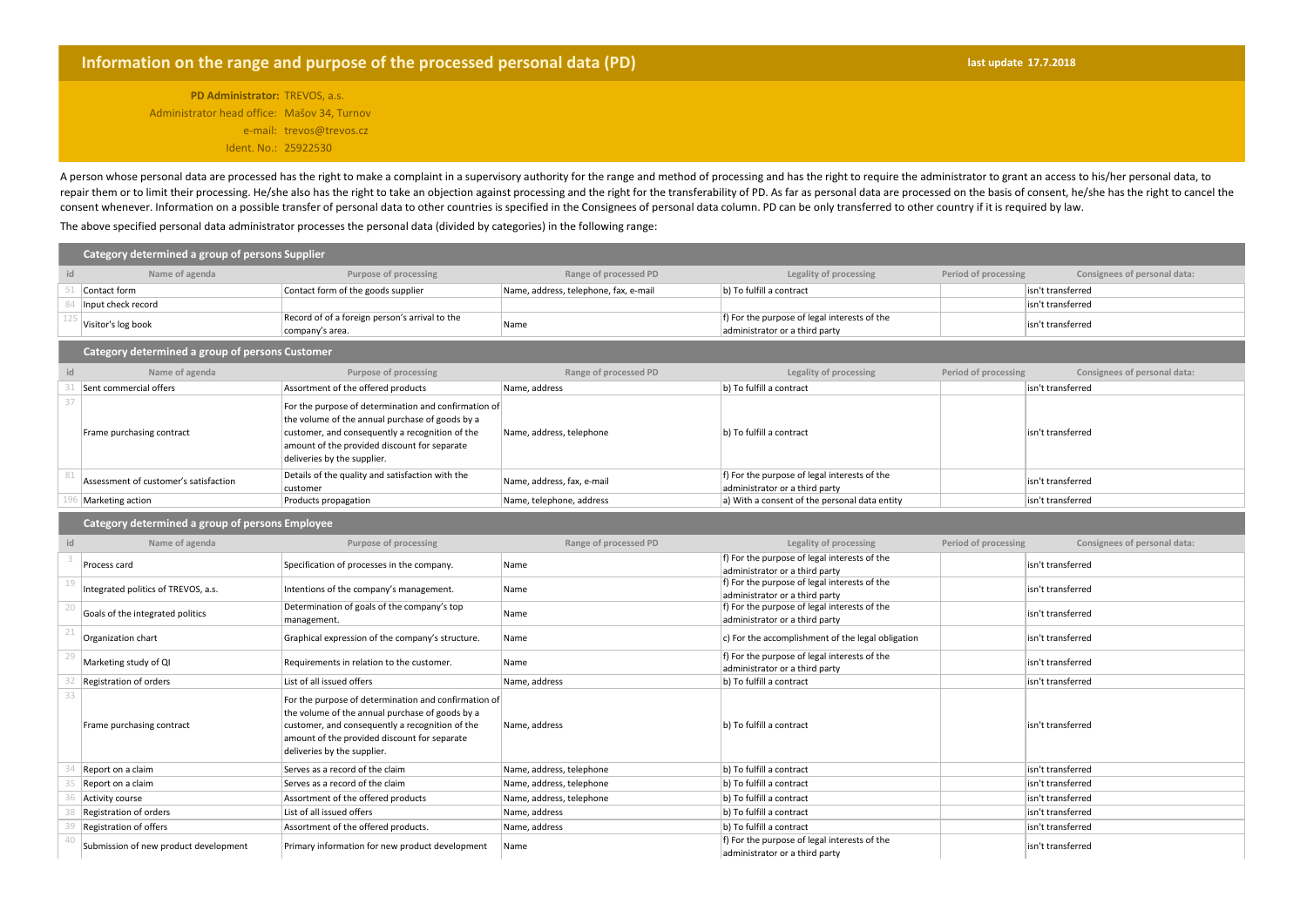|     | Plan of new product development                                       | Time schedule of                                                                                                        | Name                                                                                                                       | f) For the purpose of legal interests of the<br>administrator or a third party                                   | isn't transferred |
|-----|-----------------------------------------------------------------------|-------------------------------------------------------------------------------------------------------------------------|----------------------------------------------------------------------------------------------------------------------------|------------------------------------------------------------------------------------------------------------------|-------------------|
|     | Record of problems during creation of a<br>prototype                  | Record of all problems occurred during development<br>of a new product.                                                 | Name                                                                                                                       | f) For the purpose of legal interests of the<br>administrator or a third party                                   | isn't transferred |
| 43  | Risks analysis                                                        | Record of possible product defects.                                                                                     | Name                                                                                                                       | f) For the purpose of legal interests of the<br>administrator or a third party                                   | isn't transferred |
|     | An order for the production of test series                            | An order for the production of test series                                                                              | Name                                                                                                                       | f) For the purpose of legal interests of the<br>administrator or a third party                                   | isn't transferred |
|     | Record of problems of the products from the<br>test series            | Check of the product test series.                                                                                       | Name                                                                                                                       | f) For the purpose of legal interests of the<br>administrator or a third party                                   | isn't transferred |
|     | Report of check                                                       | Check of properties of the new product, weight,                                                                         | Name                                                                                                                       | f) For the purpose of legal interests of the                                                                     | isn't transferred |
| 47  | Record of new product validation                                      | length, deflection<br>Comparison of the technical specification in the<br>Submission for a new product with the results | Name                                                                                                                       | administrator or a third party<br>f) For the purpose of legal interests of the<br>administrator or a third party | isn't transferred |
| 48  | Performance of changes in documentation                               | obtained via measuring and monitoring<br>Performance of changes, for example, a series of<br>products                   | Name                                                                                                                       | f) For the purpose of legal interests of the<br>administrator or a third party                                   | isn't transferred |
|     | Wiring diagram                                                        | Lamp connection                                                                                                         | Name                                                                                                                       | f) For the purpose of legal interests of the<br>administrator or a third party                                   | is transferred    |
|     | Wiring diagram                                                        | Lamp connection                                                                                                         | Name                                                                                                                       | f) For the purpose of legal interests of the<br>administrator or a third party                                   | is transferred    |
|     | Monitoring and measuring register                                     |                                                                                                                         |                                                                                                                            |                                                                                                                  | isn't transferred |
|     | Nomination of an internal auditor                                     | Authorization to perform internal audits                                                                                | Name                                                                                                                       | f) For the purpose of legal interests of the<br>administrator or a third party                                   | isn't transferred |
| 92  | Nonconforming product                                                 | Designation of a nonconforming product                                                                                  | Name                                                                                                                       | f) For the purpose of legal interests of the<br>administrator or a third party                                   | isn't transferred |
|     | Emergency instructions for the operation -<br>pattern                 | Instructions how to proceed in case of accident                                                                         | Name, telephone                                                                                                            | f) For the purpose of legal interests of the<br>administrator or a third party                                   | isn't transferred |
| 102 | Assessment of risks resulting from the<br>company's activity          | Description of all threatening risks in the company                                                                     | Name                                                                                                                       | f) For the purpose of legal interests of the<br>administrator or a third party                                   | isn't transferred |
|     | Mutual informedness of entities about risks                           | Exchange of risks with companies which will move in<br>the area.                                                        | Name, address, telephone, Ident. No.                                                                                       | f) For the purpose of legal interests of the<br>administrator or a third party                                   | isn't transferred |
| 104 | Injuries log book                                                     | Record of injury                                                                                                        | Name, date of birth                                                                                                        | f) For the purpose of legal interests of the<br>administrator or a third party                                   | isn't transferred |
|     | Record of injury                                                      | Notification of an injury in corresponding authorities                                                                  | Name, address, date of birth, citizenship, Ident. No.                                                                      | f) For the purpose of legal interests of the<br>administrator or a third party                                   | isn't transferred |
|     | Record of injury - notification of changes                            | Notification of the termination of injury in<br>corresponding authorities                                               | Name, address, date of birth, citizenship, Ident. No.                                                                      | f) For the purpose of legal interests of the<br>administrator or a third party                                   | isn't transferred |
|     | Plan of adaptation of a new employee - salaried<br>employees category | Record of familiarization of the employee with all<br>departments in the company - salaried employees<br>category       | Name                                                                                                                       | c) For the accomplishment of the legal obligation                                                                | isn't transferred |
|     | Plan of adaptation of a new employee - workers<br>category            | Record of familiarization of the employee with all<br>departments in the company - workers category                     | Name                                                                                                                       | c) For the accomplishment of the legal obligation                                                                | isn't transferred |
| 172 | Personal questionnaire                                                | Questionnaire with personal data. Contact<br>information on an employee                                                 | Name, identity card, identity card number, date of<br>birth, address, telephone, e-mail, personal<br>identification number | c) For the accomplishment of the legal obligation                                                                | isn't transferred |
| 173 | Request for inspection                                                | A form for employees in medical examinations.                                                                           | Name, address, date of birth, Ident. No.                                                                                   | c) For the accomplishment of the legal obligation                                                                | isn't transferred |
|     | Employee's assessment                                                 | Employee's assessment from the point of view of a<br>manager                                                            | Name                                                                                                                       | c) For the accomplishment of the legal obligation                                                                | isn't transferred |
|     | PPS - to left                                                         | Instructions how to proceed in case of fire                                                                             | Name, address, telephone                                                                                                   | f) For the purpose of legal interests of the<br>administrator or a third party                                   | isn't transferred |
|     | PPS - to right                                                        | Instructions how to proceed in case of fire.                                                                            | Name, address, telephone                                                                                                   | f) For the purpose of legal interests of the<br>administrator or a third party                                   | isn't transferred |
| 180 | PR - painting shop                                                    | Fire-fighting rules in the painting shop                                                                                | Name, address, telephone                                                                                                   | f) For the purpose of legal interests of the<br>administrator or a third party                                   | isn't transferred |
| 181 | PR - plastics production shops                                        | Fire-fighting rules in the plastics production shops                                                                    | Name, address, telephone                                                                                                   | f) For the purpose of legal interests of the<br>administrator or a third party                                   | isn't transferred |
| 182 | PR - flammable liquids storehouse                                     | Fire-fighting rules in the flammable liquids<br>storehouse                                                              | Name, address, telephone                                                                                                   | f) For the purpose of legal interests of the<br>administrator or a third party                                   | isn't transferred |
| 183 | PR - plastics production shops                                        | Fire-fighting rules in the plastics storehouse                                                                          | Name, address, telephone                                                                                                   | f) For the purpose of legal interests of the<br>administrator or a third party                                   | isn't transferred |
| 184 | PR - ready products storehouse                                        | Fire-fighting rules in the ready products storehouse                                                                    | Name, address, telephone                                                                                                   | f) For the purpose of legal interests of the<br>administrator or a third party                                   | isn't transferred |
|     | DZP - text                                                            | Running card for the fire-fighting rescue service.                                                                      | Name, address, telephone                                                                                                   | f) For the purpose of legal interests of the<br>administrator or a third party                                   | isn't transferred |